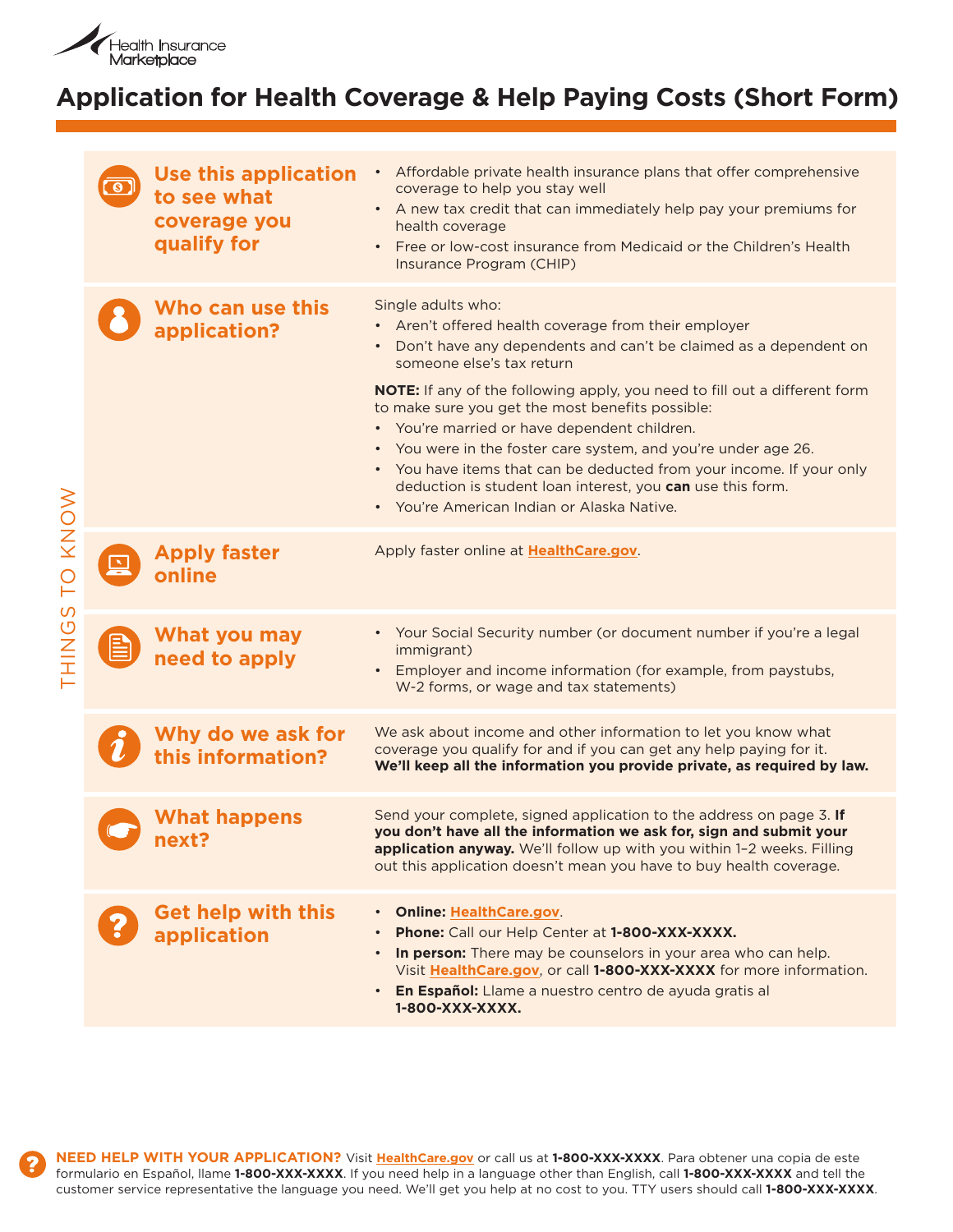**STEP 1** Tell us about yourself.

1. First name, Middle name, Last name, & suffix

| 2. Home address (Leave blank if you don't have one.)                                                                                                |                                                      |                                              | 3. Apartment or suite number                                                                                                                                                                                                                                              |
|-----------------------------------------------------------------------------------------------------------------------------------------------------|------------------------------------------------------|----------------------------------------------|---------------------------------------------------------------------------------------------------------------------------------------------------------------------------------------------------------------------------------------------------------------------------|
| 4. City                                                                                                                                             | 5. State                                             | 6. Zip code                                  | 7. County                                                                                                                                                                                                                                                                 |
| 8. Mailing address (if different from home address)                                                                                                 |                                                      |                                              | 9. Apartment or suite number                                                                                                                                                                                                                                              |
| 10. City                                                                                                                                            | 11. State                                            | 12. ZIP code                                 | 13. County                                                                                                                                                                                                                                                                |
| 14. Phone number                                                                                                                                    |                                                      | 15. Other phone number                       |                                                                                                                                                                                                                                                                           |
| 16. Do you want to get information about this application by email? $\Box$ Yes $\Box$ No                                                            |                                                      |                                              |                                                                                                                                                                                                                                                                           |
| Email address: _                                                                                                                                    |                                                      |                                              |                                                                                                                                                                                                                                                                           |
| 17. Preferred spoken or written language (if not English)                                                                                           |                                                      |                                              |                                                                                                                                                                                                                                                                           |
| 18. Date of birth (mm/dd/yyyy)                                                                                                                      |                                                      | 19. Sex                                      |                                                                                                                                                                                                                                                                           |
|                                                                                                                                                     |                                                      | Male<br>Female                               |                                                                                                                                                                                                                                                                           |
| 20. Social Security number (SSN) $\_\_\_\_\_\_\_$ - _ _ _ - _ - _ _                                                                                 |                                                      |                                              |                                                                                                                                                                                                                                                                           |
| should call 1-800-325-0778.                                                                                                                         |                                                      |                                              | We need this if you want health coverage and have an SSN. We use SSNs to check income and other information to see if you're<br>eligible for help with health coverage costs. If you need help getting an SSN, call 1-800-772-1213 or visit socialsecurity.gov. TTY users |
| 21. Are you a U.S. citizen or U.S. national? □ Yes □ No                                                                                             |                                                      |                                              |                                                                                                                                                                                                                                                                           |
| 22. If you aren't a U.S. citizen or U.S. national, do you have eligible immigration status?<br>Yes. Fill in your document type and ID number below. |                                                      |                                              |                                                                                                                                                                                                                                                                           |
|                                                                                                                                                     |                                                      |                                              |                                                                                                                                                                                                                                                                           |
| b. Document ID number _____________                                                                                                                 |                                                      |                                              |                                                                                                                                                                                                                                                                           |
| c. Have you lived in the U.S. since 1996? $\Box$ Yes $\Box$ No                                                                                      |                                                      |                                              |                                                                                                                                                                                                                                                                           |
| d. Are you a veteran or an active-duty member of the U.S. military? $\Box$ Yes $\Box$ No                                                            |                                                      |                                              |                                                                                                                                                                                                                                                                           |
| 23. Are you pregnant? ■ Yes ■ No<br><b>If yes,</b> how many babies are expected during this pregnancy?                                              |                                                      |                                              |                                                                                                                                                                                                                                                                           |
| chores, etc.) or live in a medical facility or nursing home? $\Box$ Yes $\Box$ No                                                                   |                                                      |                                              | 24. Do you have a physical, mental, or emotional health condition that causes limitations in activities (like bathing, dressing, daily                                                                                                                                    |
| 25. If Hispanic/Latino, ethnicity (OPTIONAL-check all that apply.)<br>    Mexican<br>Mexican American                                               | $\Box$ Chicano/a<br>  Puerto Rican                   | Cuban                                        | Other                                                                                                                                                                                                                                                                     |
| 26. Race (OPTIONAL-check all that apply.)                                                                                                           |                                                      |                                              |                                                                                                                                                                                                                                                                           |
| White<br>Alaska Native<br><b>Black or African</b><br>American<br>Asian Indian<br>Chinese                                                            | American Indian or<br>Filipino<br>Japanese<br>Korean | Vietnamese<br>Other Asian<br>Native Hawaiian | Guamanian or Chamorro<br>Samoan<br>Other Pacific Islander<br>Other $\equiv$                                                                                                                                                                                               |

**NEED HELP WITH YOUR APPLICATION?** Visit **HealthCare.gov** or call us at **1-800-XXX-XXXX**. Para obtener una copia de este formulario en Español, llame **1-800-XXX-XXXX**. If you need help in a language other than English, call **1-800-XXX-XXXX** and tell the customer service representative the language you need. We'll get you help at no cost to you. TTY users should call **1-800-XXX-XXXX**.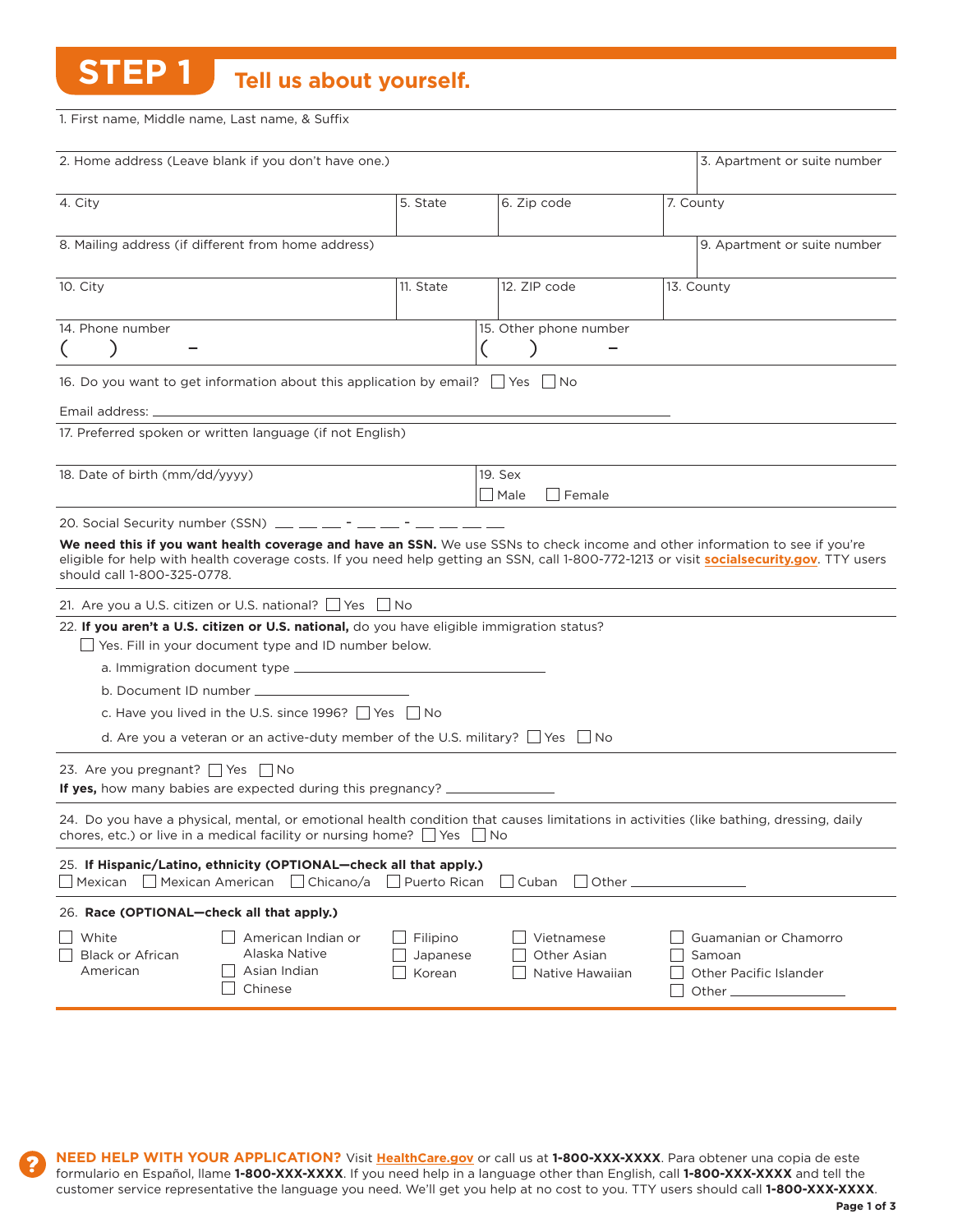# **STEP 2 Current job & income information**

| <b>Employed -</b> If you're currently employed, tell us about your income. Start with question 1.                                                                                                                                               |                                                                                                                          |
|-------------------------------------------------------------------------------------------------------------------------------------------------------------------------------------------------------------------------------------------------|--------------------------------------------------------------------------------------------------------------------------|
| $\Box$ Not Employed - Skip to question 11.                                                                                                                                                                                                      | $\Box$ Self Employed - Skip to question 10.                                                                              |
| <b>CURRENT JOB 1:</b>                                                                                                                                                                                                                           |                                                                                                                          |
| 1. Employer name and address                                                                                                                                                                                                                    | 2. Employer phone number   3. Average hours worked each week                                                             |
| 4. Wages/tips (before taxes) $\Box$ Hourly $\Box$ Weekly $\Box$ Every 2 weeks $\Box$ Twice a month $\Box$ Monthly $\Box$ Yearly                                                                                                                 |                                                                                                                          |
| <b>CURRENT JOB 2:</b> (If you have more jobs and need more space, attach another sheet of paper.)                                                                                                                                               |                                                                                                                          |
| 5. Employer name and address                                                                                                                                                                                                                    | 6. Employer phone number 7. Average hours worked each week                                                               |
| 8. Wages/tips (before taxes) □ Hourly                                                                                                                                                                                                           | □ Weekly □ Every 2 weeks □ Twice a month □ Monthly □ Yearly                                                              |
| 9. In the past year, did you: $\Box$ Change jobs $\Box$ Stop working $\Box$ Start working fewer hours $\Box$ None of these                                                                                                                      |                                                                                                                          |
| 10. If self-employed, answer the following questions:<br>a. Type of work                                                                                                                                                                        | b. How much net income (profits once business expenses are<br>paid) will you get from this self-employment this month?   |
| 11. <b>OTHER INCOME THIS MONTH:</b> Check all that apply, and give the amount and how often you get it.<br><b>NOTE:</b> You don't need to tell us about child support, veteran's payment, or Supplemental Security Income (SSI).<br>$\Box$ None | $\Box$ Retirement accounts $\frac{2}{\pi}$ $\Box$ How often? $\Box$                                                      |
| $\Box$ Unemployment<br>$$$ $\sim$ How often? $\sim$                                                                                                                                                                                             | $\Box$ Alimony received                                                                                                  |
| $\Box$ Pensions<br>$$$ $$$ $$$<br>$\Box$ Social Security<br>$$$ $\sim$ How often? $\sim$                                                                                                                                                        | $\Box$ Other income<br>$$$ $$\sim$ How often? $$\sim$<br>Type: $\_\_$                                                    |
| 12. Do you pay student loan interest (not the amount of the loan) that can be deducted on a federal income tax return?                                                                                                                          |                                                                                                                          |
|                                                                                                                                                                                                                                                 |                                                                                                                          |
| income, skip to step 3.                                                                                                                                                                                                                         | 13. YEARLY INCOME: Complete only if your income changes from month to month. If you don't expect changes to your monthly |
| Your total income this year<br>\$                                                                                                                                                                                                               | Your total income next year (if you think it will be different)<br>\$                                                    |
|                                                                                                                                                                                                                                                 |                                                                                                                          |
| <b>Your health coverage</b>                                                                                                                                                                                                                     |                                                                                                                          |

#### 1. **Are you enrolled in health coverage now from any of the following?**

| <b>YES. If yes, check which coverage you have.</b>               | INO.                                    |
|------------------------------------------------------------------|-----------------------------------------|
| Medicaid<br><b>CHIP</b>                                          | $\Box$ VA health care programs<br>Other |
| Medicare                                                         | Name of health insurance                |
| TRICARE (don't check if you have Direct<br>Care or Line of Duty) |                                         |
| Peace Corps                                                      | Policy number                           |

**NEED HELP WITH YOUR APPLICATION?** Visit **HealthCare.gov** or call us at **1-800-XXX-XXXX**. Para obtener una copia de este formulario en Español, llame **1-800-XXX-XXXX**. If you need help in a language other than English, call **1-800-XXX-XXXX** and tell the customer service representative the language you need. We'll get you help at no cost to you. TTY users should call **1-800-XXX-XXXX**.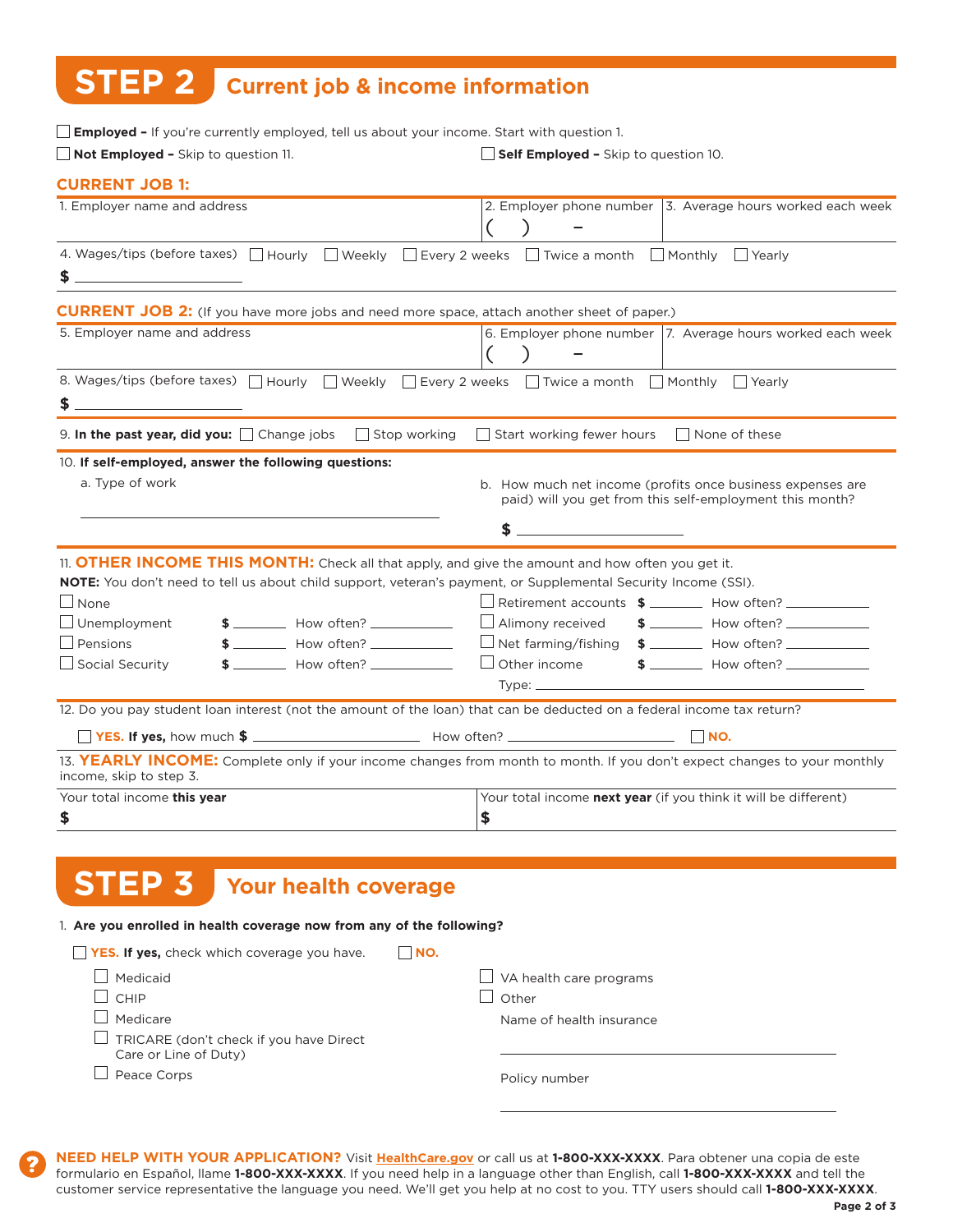# **STEP 4 Read & sign this application.**

- I'm signing this application under penalty of perjury, which means I've provided true answers to all the questions on this form to the best of my knowledge. I know that I may be subject to penalties under federal law if I intentionally provide false or untrue information.
- I know that I must tell the Health Insurance Marketplace if anything changes (and is different than) what I wrote on this application. i can visit **HealthCare.gov** or call **1-800-XXX-XXXX** to report any changes. i understand that a change in my information could affect my eligibility.
- I know that under federal law, discrimination isn't permitted on the basis of race, color, national origin, sex, age, sexual orientation, gender identity, or disability. I can file a complaint of discrimination by visiting **www.hhs.gov/ocr/office/file**.
- I confirm that I'm not incarcerated (detained or jailed).
- I confirm that next year I expect to file a federal income tax return, won't claim dependents on that return, and can't be claimed as a dependent on anyone else's federal income tax return.
- I confirm that I'm not offered health coverage from an employer.

We need this information to check your eligibility for help paying for health coverage if you choose to apply. We'll check your answers using information in our electronic databases and databases from the internal Revenue service (iRs), social security, the Department of homeland security, and/or a consumer reporting agency. if the information doesn't match, we may ask you to send us proof.

### **Renewal of coverage in future years**

To make it easier to determine my eligibility for help paying for health coverage in future years, I agree to allow the Marketplace to use income data, including information from tax returns. the Marketplace will send me a notice, let me make any changes, and I can opt out at any time.

Yes, renew my eligibility automatically for the next

 $\square$  5 years (the maximum number of years allowed), or for a shorter number of years:

 $\Box$ 4 years  $\Box$ 3 years  $\Box$ 2 years  $\Box$ 1 year  $\Box$  Don't use information from tax returns to renew my coverage.

### **If I'm eligible for medicaid**

If I enroll in Medicaid, I'm giving the Medicaid agency my rights to pursue and get any money from other health insurance, legal settlements, or other third parties.

### **my right to appeal**

If I think the Marketplace or Medicaid/Children's Health Insurance Program (CHIP) has made a mistake, I can appeal its decision. To appeal means to tell someone at the Marketplace or Medicaid/CHIP that I think the action is wrong, and ask for a fair review of the action. I know that I can find out how to appeal by contacting the Marketplace at 1-800-XXX-XXXX. I know that I can be represented in the process by someone other than myself. My eligibility and other important information will be explained to me.

**Sign this application.** the person who filled out step 1 should sign this application. if you're an authorized representative, you may sign here as long as you have provided the information required in Appendix C.

| Signature | Date (mm/dd/yyyy) |
|-----------|-------------------|
|           |                   |

# **STEP 5** Mail completed application.

Mail your signed application to:

**Health Insurance marketplace 1005 XYZ Drive Washington, DC 20005**



### **What happens next?**

we'll follow up with you within 1–2 weeks. You'll get instructions on how to take the next steps to get your health coverage. if you don't hear from us within 2 weeks, visit **HealthCare.gov** or call **1-800-XXX-XXXX**.

if you want to register to vote, you can complete a voter registration form at **XXXXX.gov**.

#### **PRA Disclosure Statement**

According to the Paperwork Reduction Act of 1995, no persons are required to respond to a collection of information unless it displays a valid OMB control number. The valid OMB control number for this information collection is 0938-XXXX. The time required to complete this information collection is estimated to average [Insert Time (hours or minutes)] per response, including the time to review instructions, search existing data resources, gather the data needed, and complete and review the information collection. if you have comments concerning the accuracy of the time estimate(s) or suggestions for improving this form, please write to: CMs, 7500 security Boulevard, Attn: PRA Reports Clearance Officer, Mail Stop C4-26-05, Baltimore, Maryland 21244-1850.